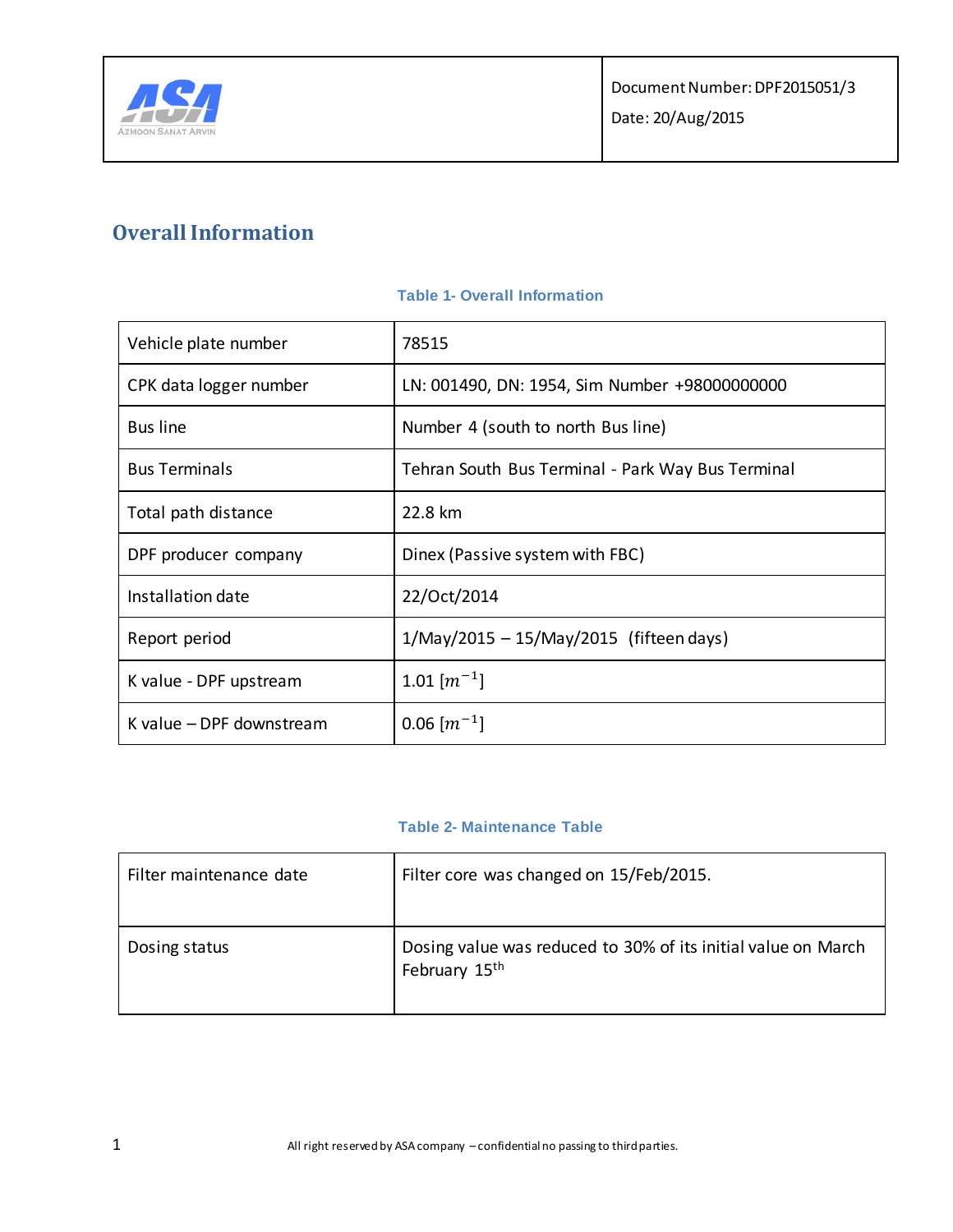

| <b>Table 3- Fuel and Additive Consumption Information</b> |  |
|-----------------------------------------------------------|--|
|-----------------------------------------------------------|--|

| Bus mileage (from DPF installation date)              | 29103                                      |
|-------------------------------------------------------|--------------------------------------------|
| Bus mileage over the period                           | 763 km                                     |
| Working days over the period                          | 5 days                                     |
| Stop days                                             | 10 days                                    |
| Data logger working days                              | 5 days                                     |
| Working hours over the period                         | 56.7 hours                                 |
| Average working hours per a day (including stop days) | 3.78 hours                                 |
| Bus average speed                                     | 13.46 km/hr                                |
| idle speed time to all working time ration            | 60%                                        |
| Total Bus fuel consumption over the period            | 398 lit                                    |
| fuel consumption per hour                             | 6.97 lit/hr                                |
| Average fuel consumption                              | $0.52$ lit/km                              |
| Total Bus additive consumption over the period        | 0.102 lit                                  |
| Average additive consumption                          | $0.134$ cc/km                              |
| Additive consumption to fuel ration                   | 252 cc per 1000 lit<br>(Continuous Dosing) |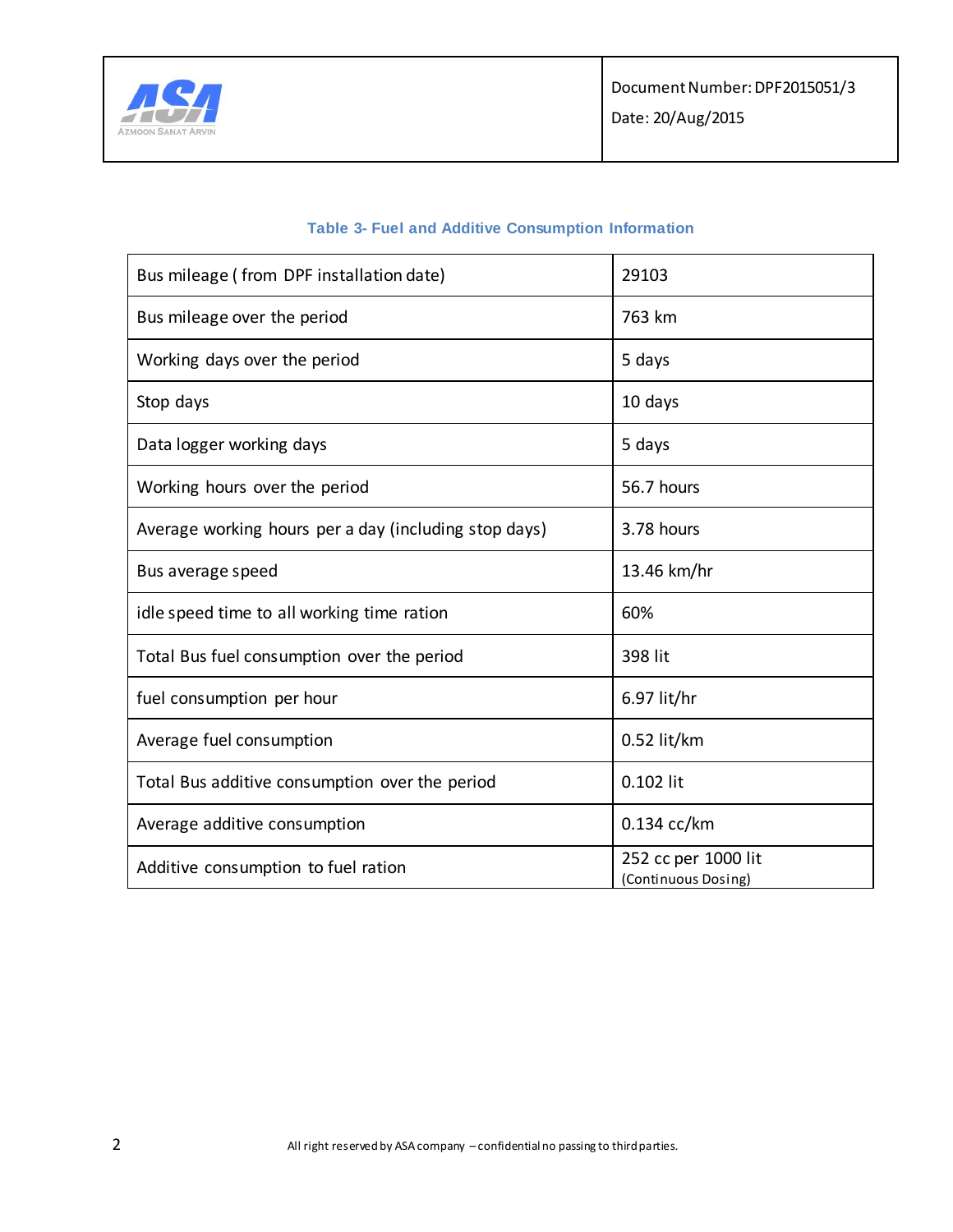

Date: 20/Aug/2015



## **Temperature, Pressure and Engine Speed Overview**

**Figure 1- Pressure distribution over the working hours**

<span id="page-2-0"></span>

**Figure 2-Temperature<sup>1</sup> distribution over the working hours**

<span id="page-2-1"></span> $\overline{a}$ 

<sup>1</sup> - Exhaust temperature before the DPF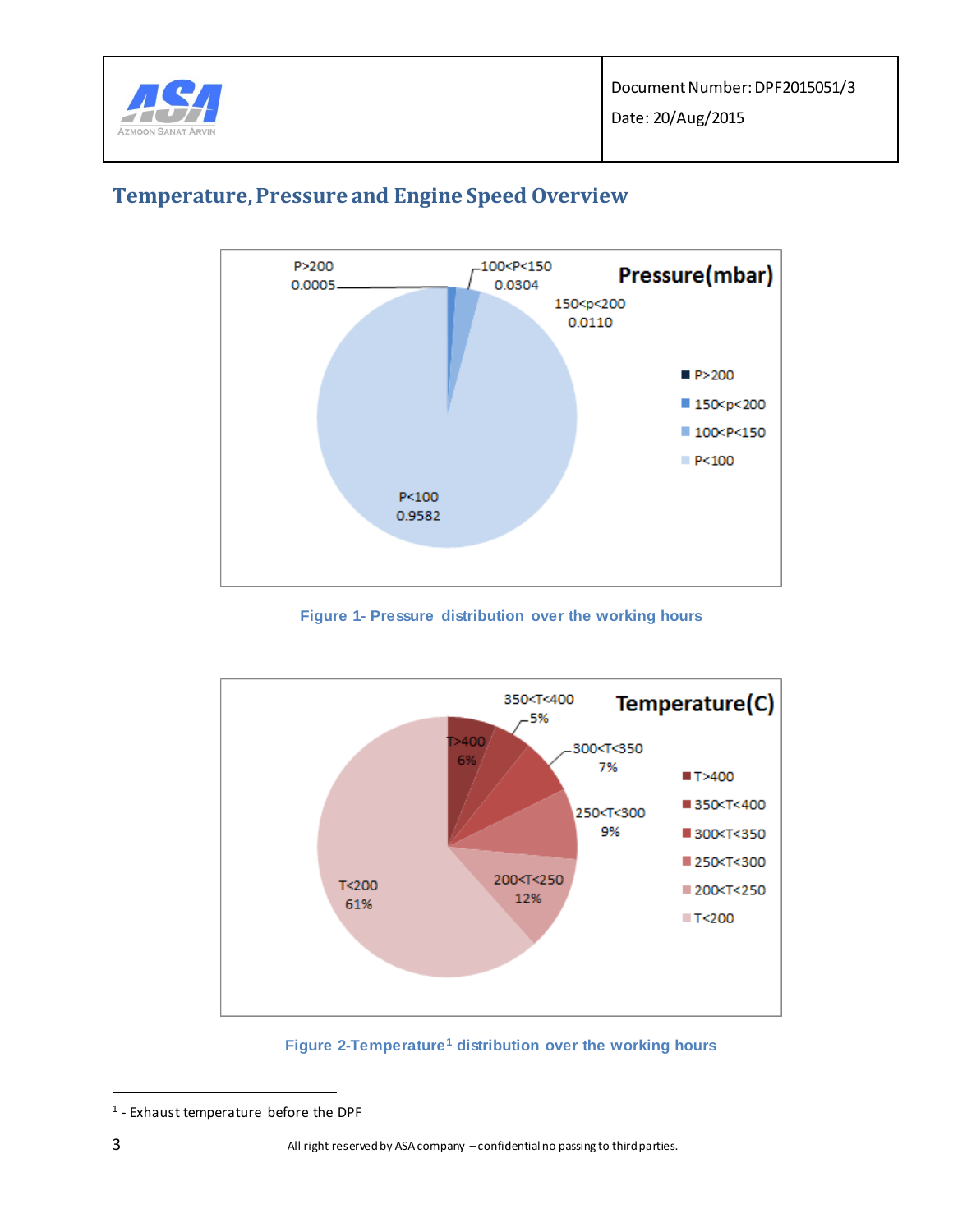





**Figure 3- Engine speed distribution over the working hours**

### **Table 4- Mean values**

| Mean temperature <sup>2</sup> (C) | Mean pressure(mbar) | Mean engine speed(rpm) |
|-----------------------------------|---------------------|------------------------|
| 201.75                            |                     |                        |

### **Table 5- Mean values without idling**

| Mean temperature(C) | Mean pressure(mbar) | Mean engine speed(rpm) |
|---------------------|---------------------|------------------------|
| 70 1                | .40                 | 1117                   |

### **Table 6- Max-min values**

| Max-min temperature(C) | Max-min pressure(mbar) | Max-min engine speed(rpm) |
|------------------------|------------------------|---------------------------|
| 538-50                 | 213-0                  | 2096-256                  |

<sup>2</sup> - Temperature of before the DPF

 $\overline{a}$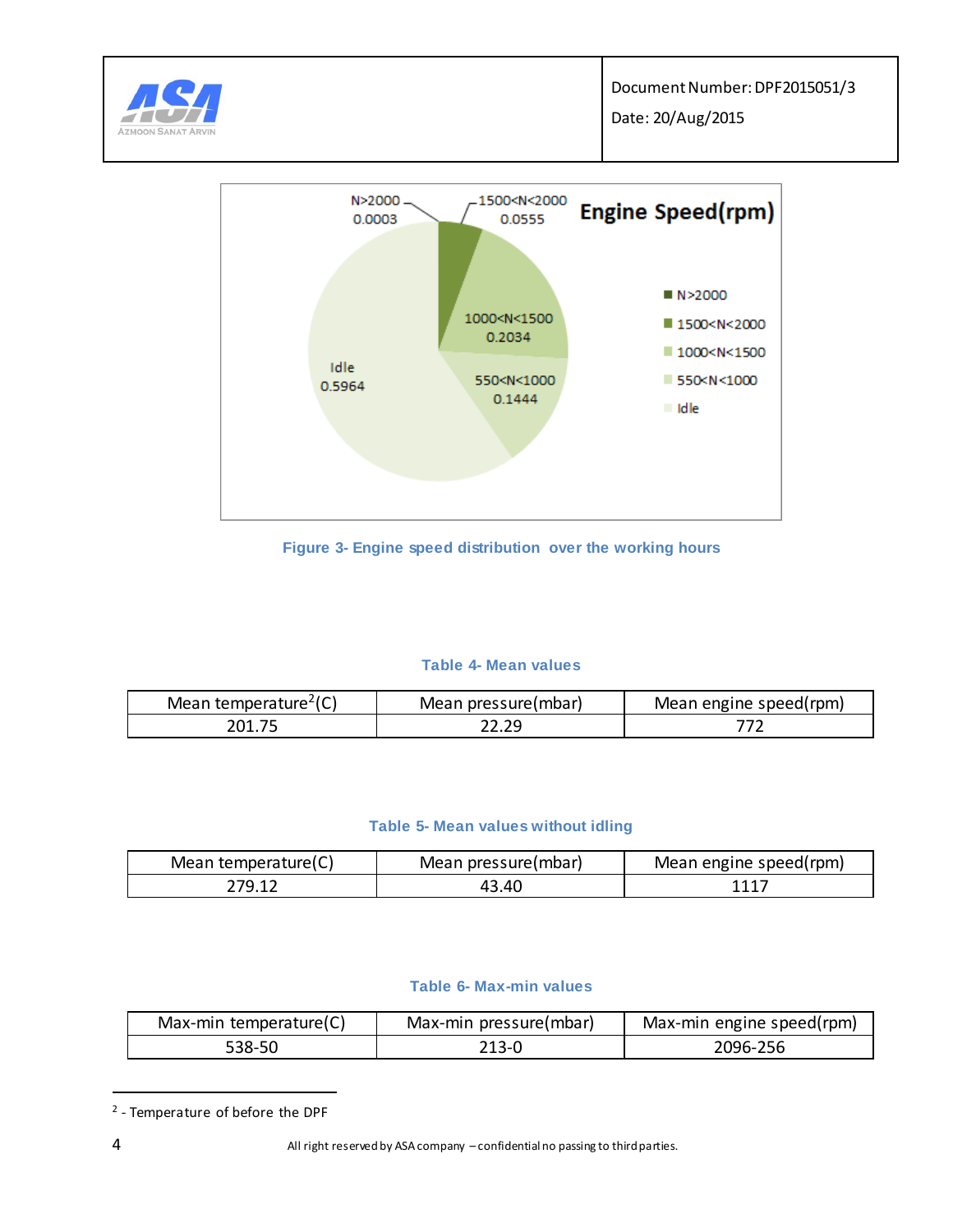

# **Detailed Pressure Analysis**



**Figure 4- Pressure distribution over fifteen days**



### **Figure 5- Pressure vs. working hours**

Notice: backpressure distribution shown into two diagrams. As obvious in figure 5, stop-working periods were eliminated and pressure is displayed along working-hours.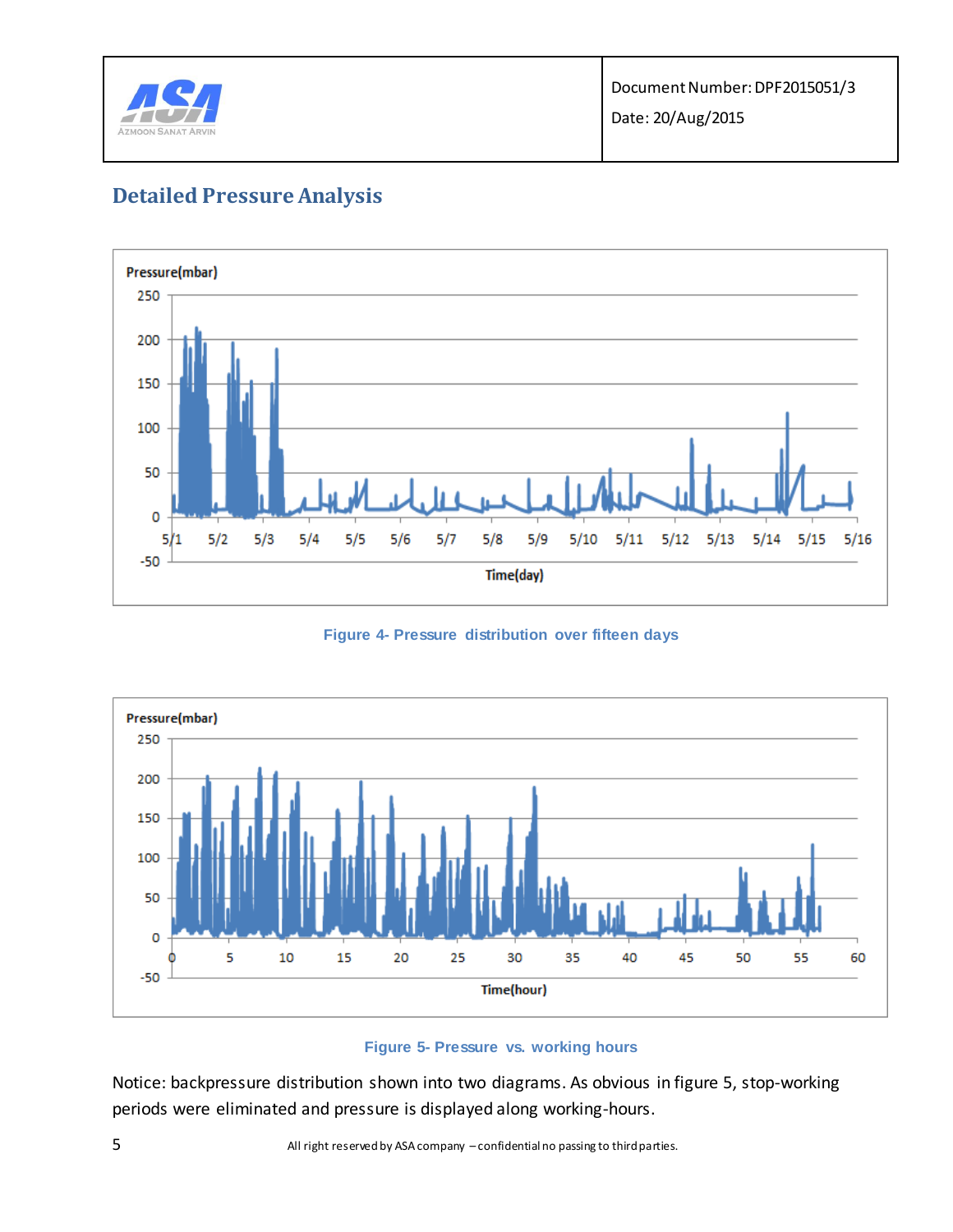

# **Detailed Temperature Analysis**



**Figure 6- Temperature distribution over fifteen days**



**Figure 7- Temperature distribution over fifteen days** 

Notice: Temperature sensor for after the DPF installed on May 5<sup>th</sup>. So before this date CPK's showed 50℃.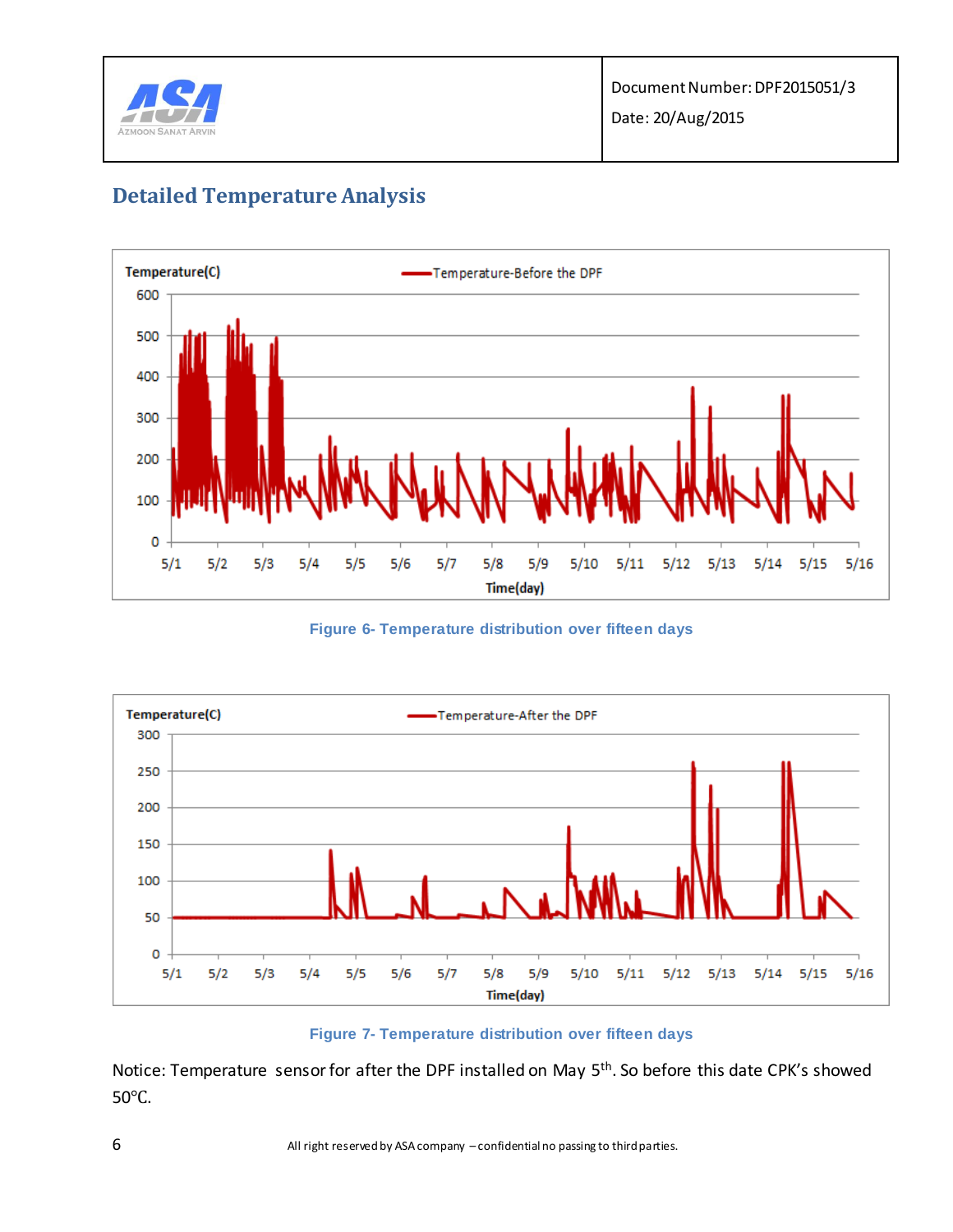

Date: 20/Aug/2015



**Figure 8- Before DPF temperature vs. working hours** 



**Figure 9- After DPF temperature vs. working hours**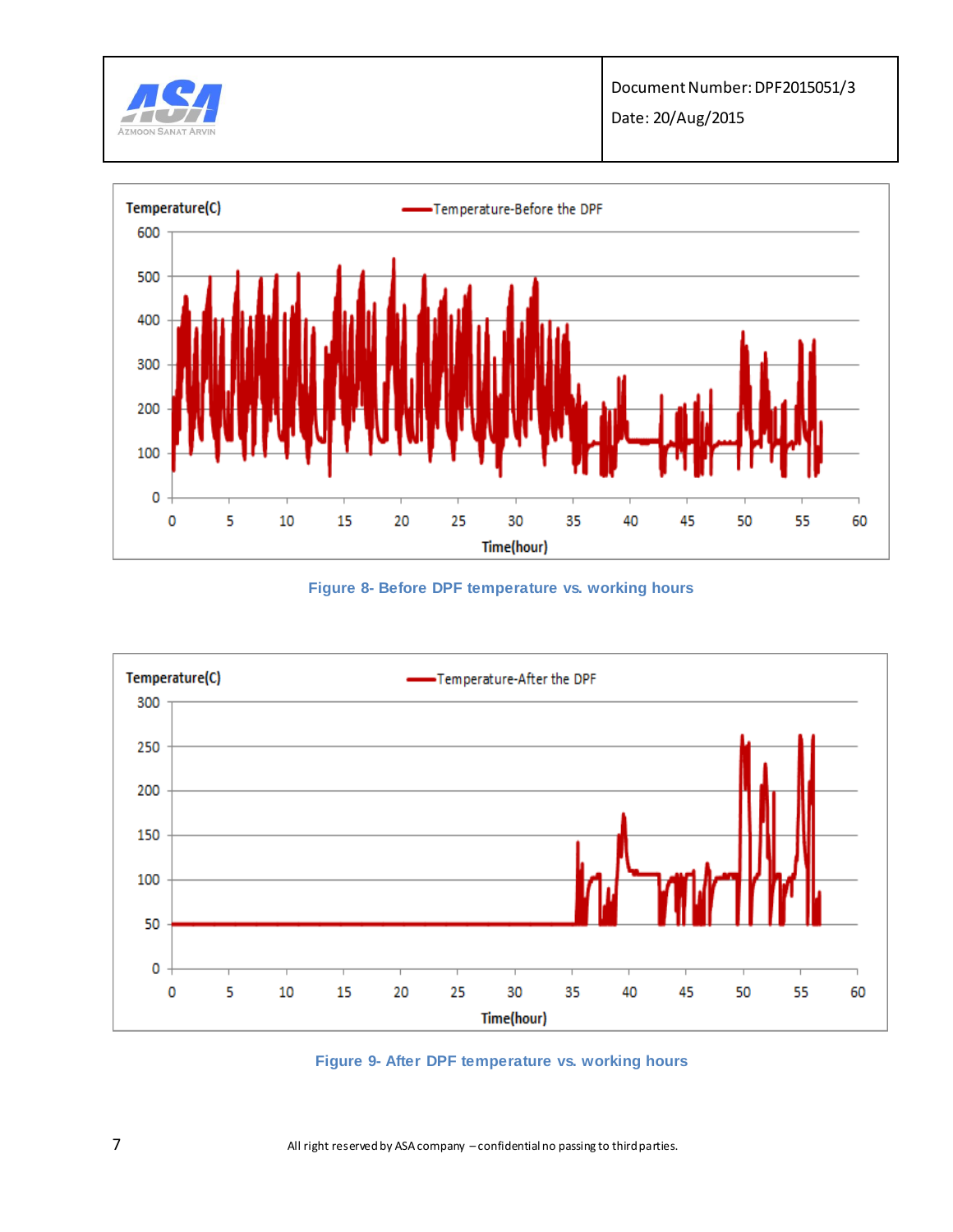

# **Engine Speed Diagrams**



**Figure 10- Engine speed distribution over fifteen days** 



**Figure 11- Engine speed diagram for calculating CPK's working days**

8 All right reserved by ASA company -confidential no passing to third parties.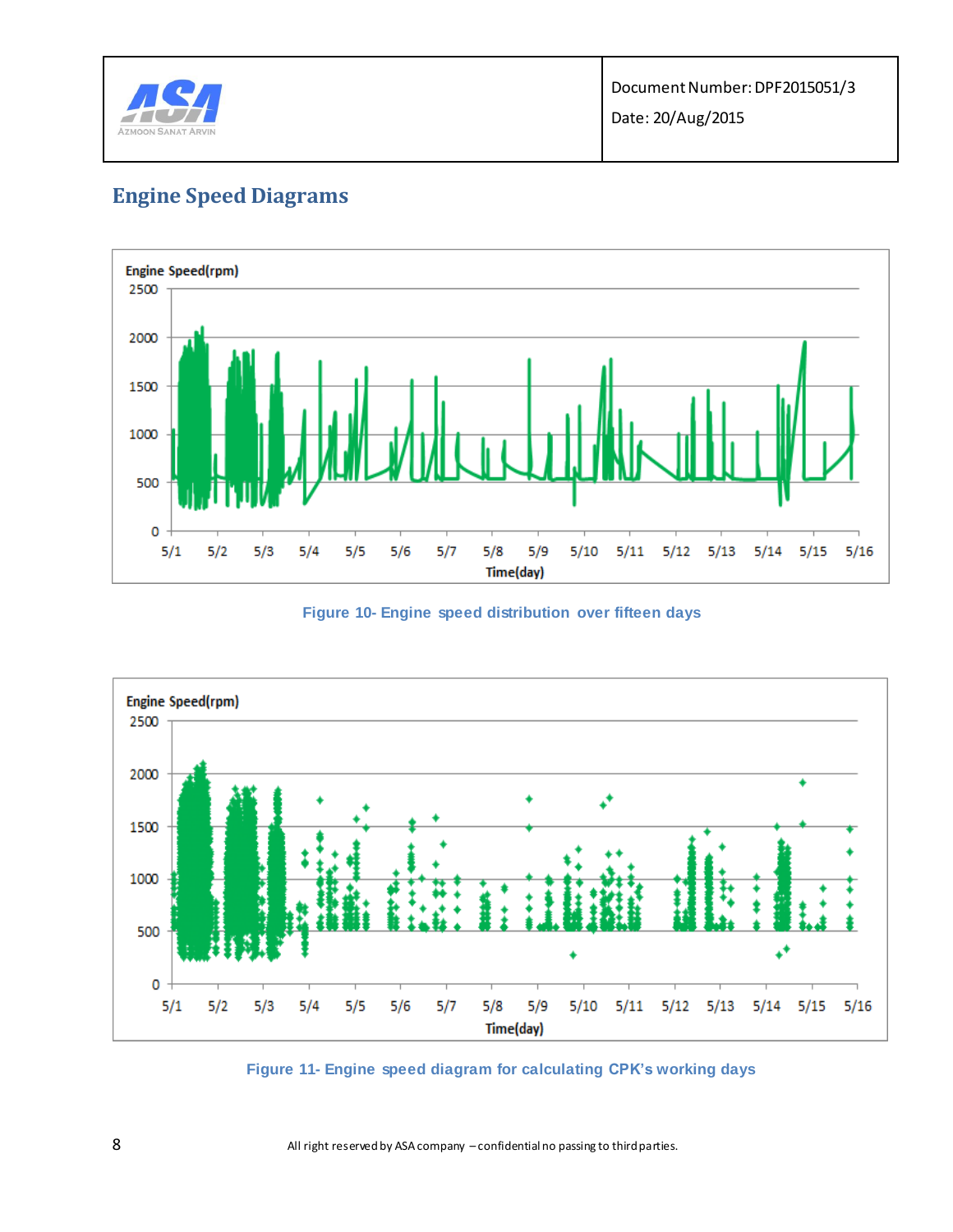



Notice: Data logger sampling time can be calculated from Figure 12. The lines parallel with time (day) axis show days without data logger data.



### **Pressure-Engine Speed diagrams**

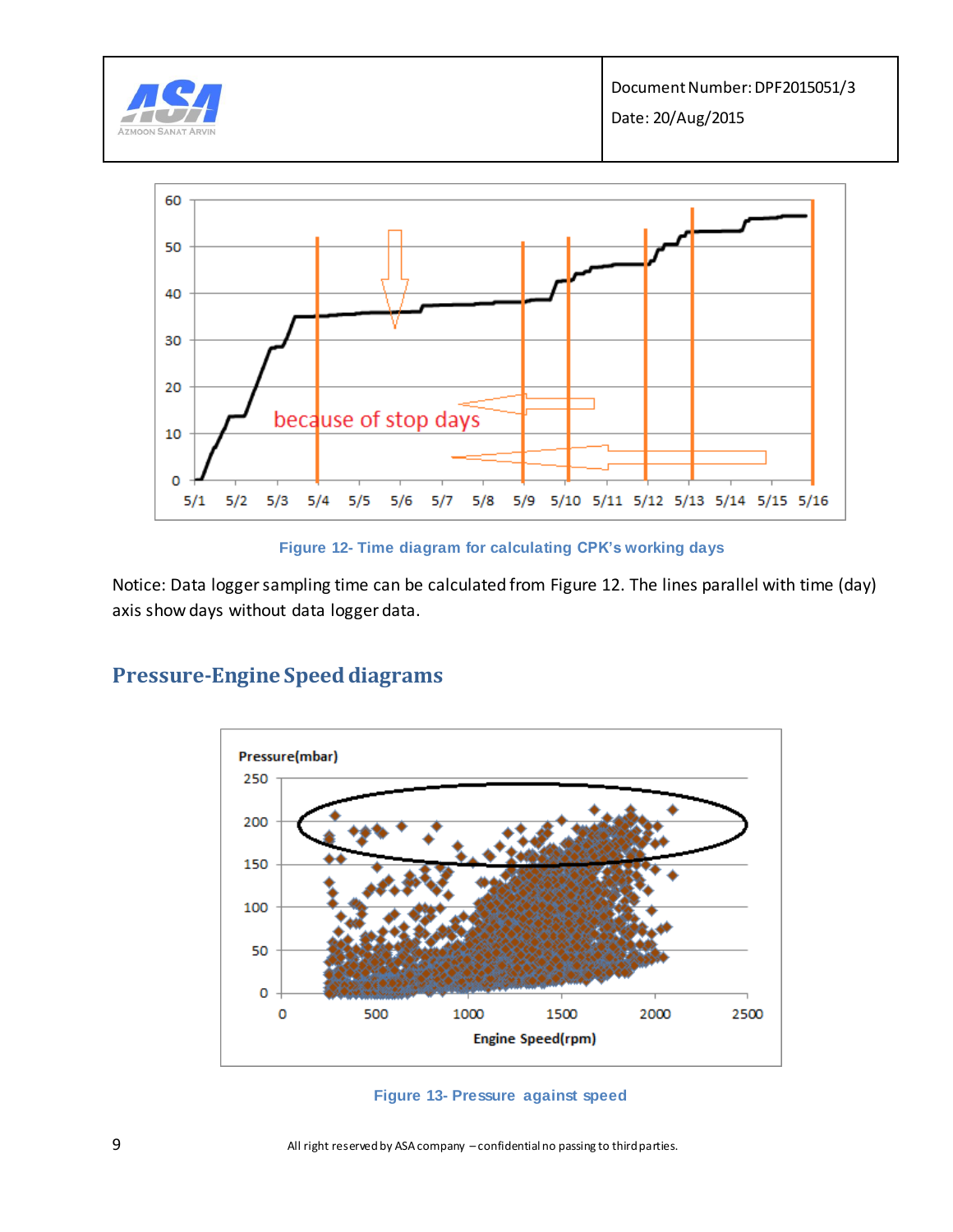

450

350

250

150

50

 $-50$ 

50

55

 $-1000$  $-1500$ 

 $-2000$ 

60 -2500



35

40

45

**Figure 14- P, N distribution vs. working hours**

30

Time(hour)

## **Temperature-Engine Speed Diagram**

10

15

20

25